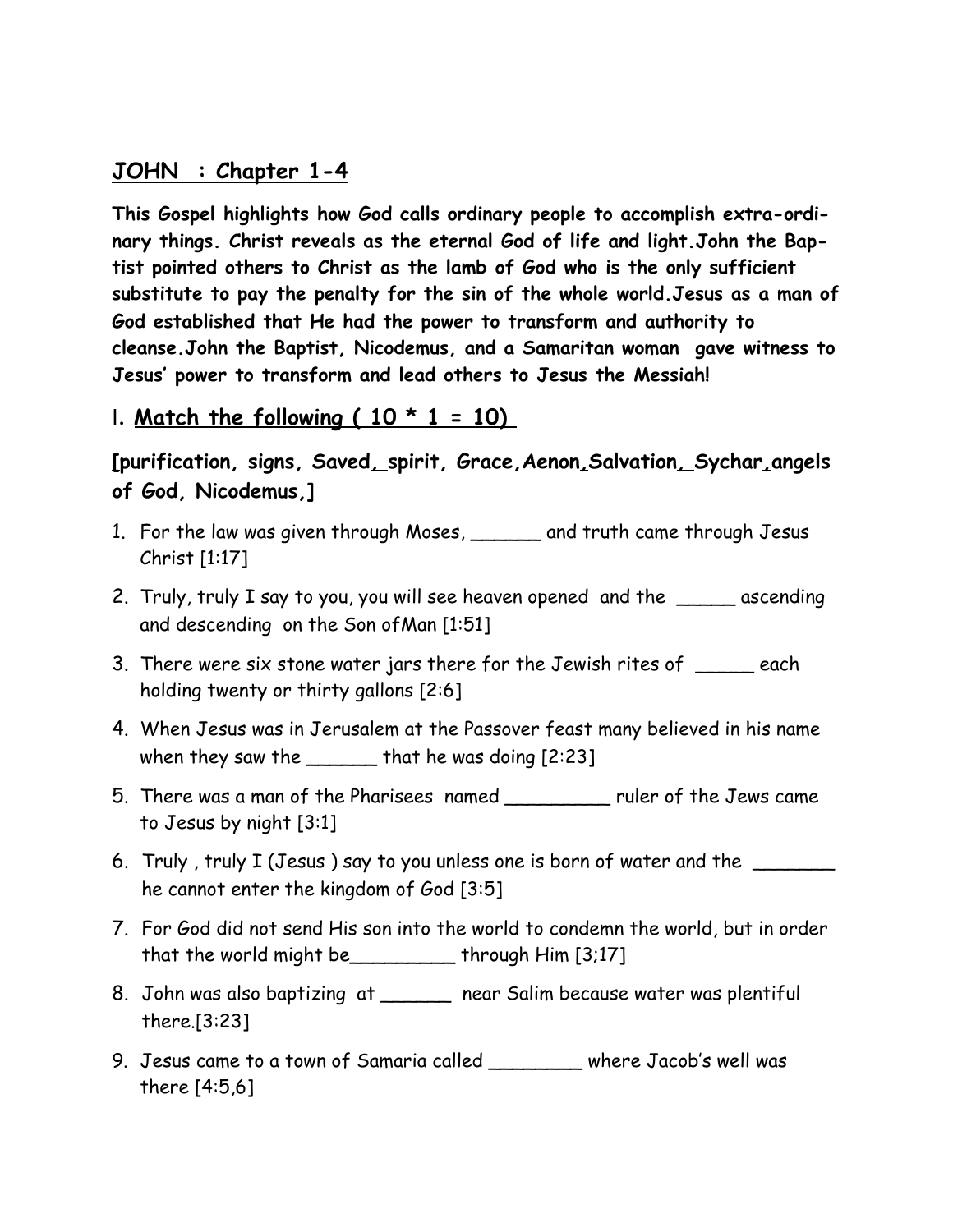#### **II**. **Who Said To Whom ( 10 \*2 = 20)**

- 1. **"**Can anything good come out of Nazareth"[1:46]
- 2. We have found the Messiah [1:41]
- 3. You will see greater things than these [1:50]
- 4. Do whatever he tells you[2:5]
- 5. "What signs do you show for doing these things?"[2:18]
- 6. "How can a man be born when he is old " [3:4]
- 7. " He must increase but i must decrease" [3:25,30]
- 8. "Are you greater than our father jacob?"[4:12]
- 9. "The hour is coming when neither on this mountain nor in Jerusalem will you worship the Father" [4:21]
- 10."Unless you see signs and wonders you will not believe" [4:48]

# **III**. **True or False (10 \* 1= 10)**

- 1.All things were made through him and without him was not anything made that was made [1:3]
- 2.For from Jesus' fullness we have all received power upon power [1:16]
- 3.Philip was from Bethesda the city of Andrew and Peter[1:44]
- 4.Jews then said,"It has taken forty-three years to build this temple and will you raise it up in three days?"[2:20]
- 5.Jesus needed no one to bear witness about man, for He himself knew what was to man[2:25]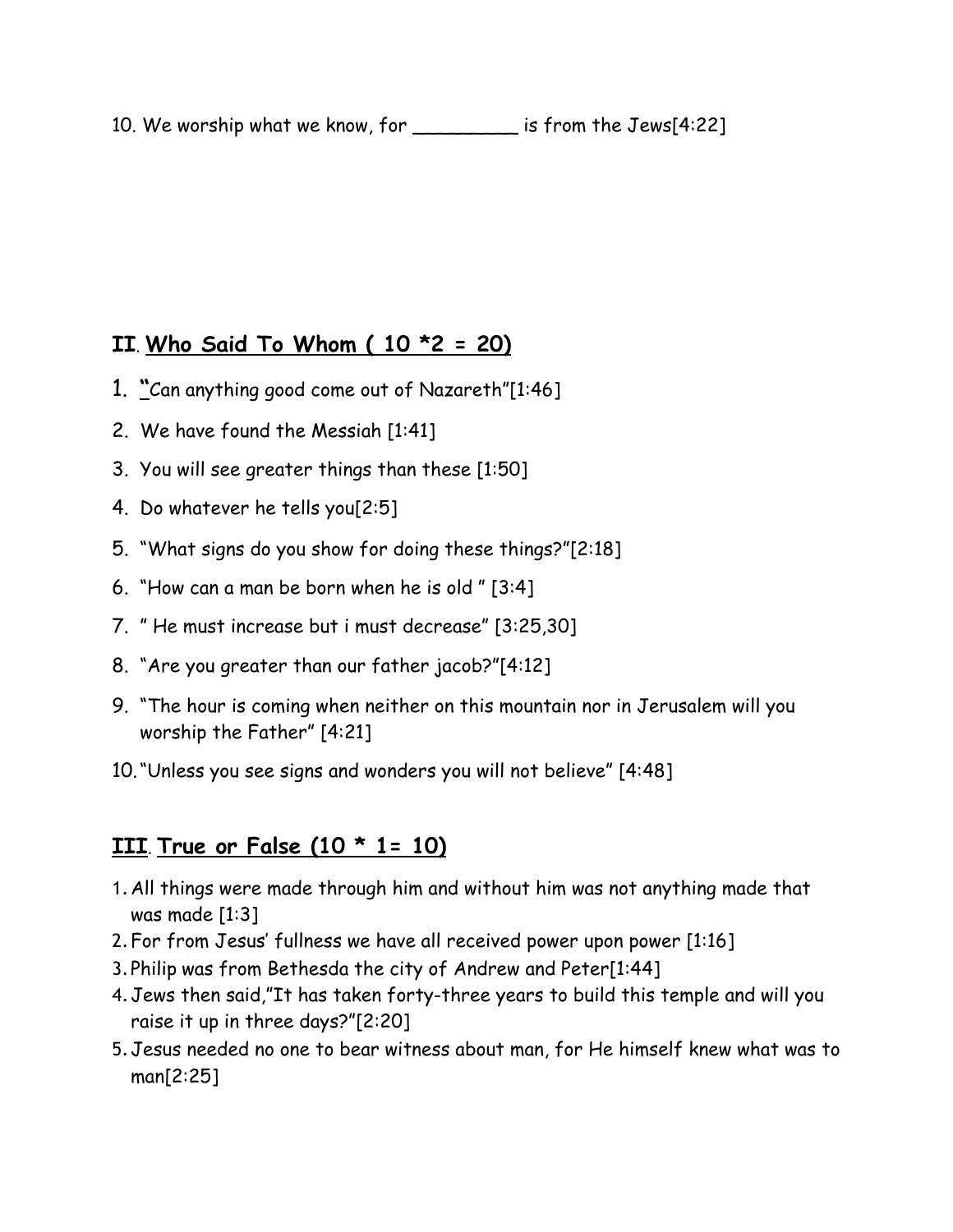- 6.For God did not send His Son into this world to judge the world , but in order that the world might be forgiven[3:17]
- 7.The Father loves the Son and has given all things into his hand [3:35]
- 8.God is spirit, and those who worship Him must worship in spirit and truth [4:24]
- 9.Jesus Himself had testified that a prophet has honor in His own hometown [4:44]
- 10.The official asked his servants the hour when his son began to get better and they said to him,"yesterday at the seventh hour the fever left him"[4:52]

# IV. **Who Am I (10 \* 1= 10)**

- 1. I came as a witness to bear witness about the light, that all might believe through him [1:7]
- 2. I am the voice of the one crying out in the wilderness, make straight the way of the Lord [1:23]
- 3. I found my own brother Simon and said to him,"we have found the Messiah [1:41]
- 4. Jesus said to me,"I am in Israelite indeed, in whom there is no deceit" [1:47]
- 5. "Zeal for my house will consume me"[2:17]
- 6. I was a man of the pharisees, a ruler of the Jews who came to Jesus by night[3:1]
- 7. I lifted up the serpent in the wilderness. [3:14]
- 8. I asked Jesus to give me the living waters that i will not be thirsty[4:15]
- 9. I seek people who are true worshippers who will worship me in Spirit and truth[4;23]
- 10. I am from Capernaum and went to Jesus in Galilee to heal my son[4:46]

# **V**. **Fill in the Blanks(10 \* 1= 10)**

- 1. John was not the light, but came to bear \_\_\_\_\_\_\_\_\_\_\_\_\_ about the light [1:8]
- 2. He on whom you see the spirit descend and remain, this is he who baptises with the \_\_\_\_\_\_\_\_\_\_\_\_.[1-33]

3 Jesus looked st him and said, "You are Simon the son of John. You shall be called  $\sqrt{1:42}$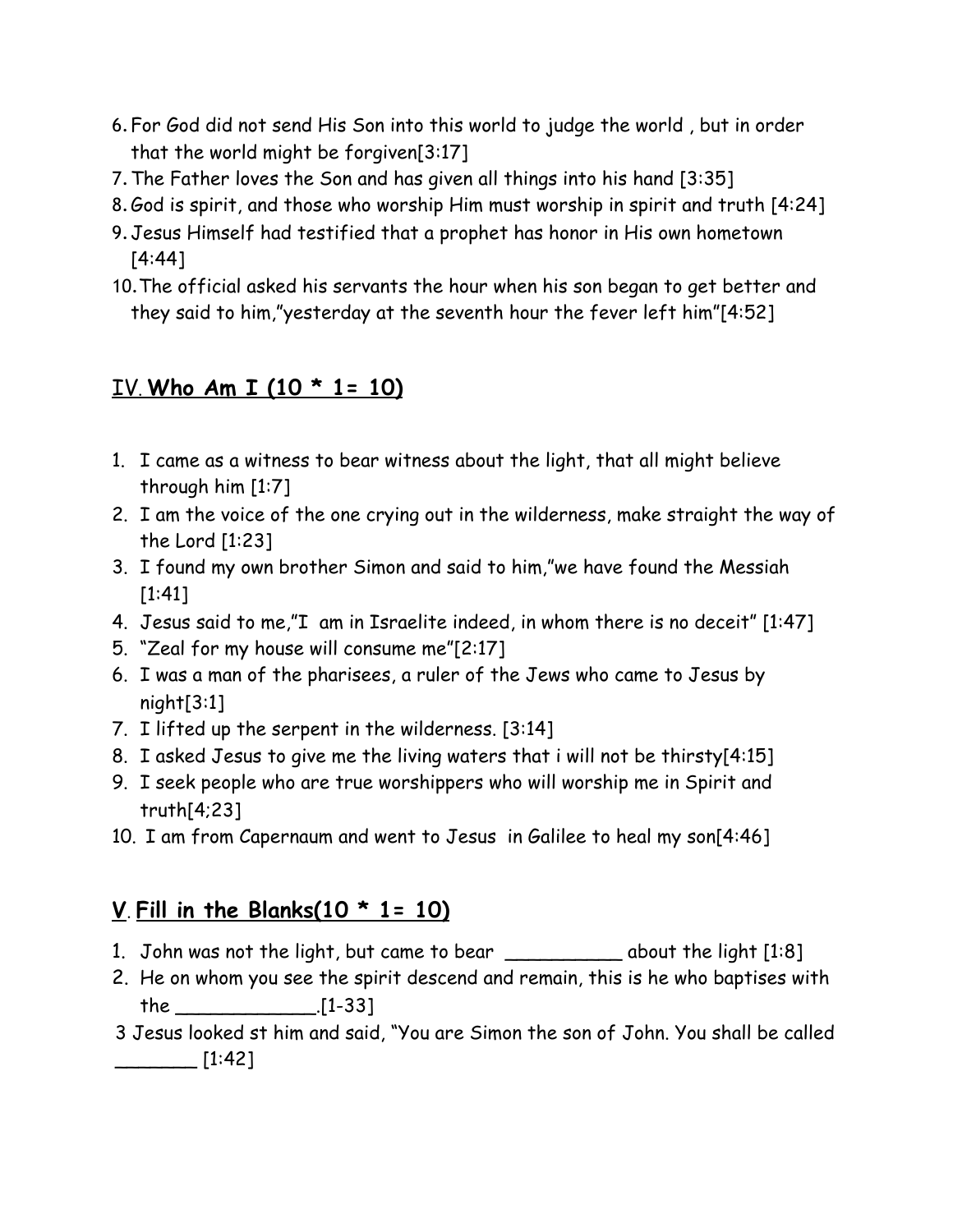4. Take these things away; do not make my father's house a house of [2:16]

5. When he was in Jerusalem at the Passover Feast, many people \_\_\_\_\_\_\_ in his name when they saw the signs that he was doing [2:23]

6. Jesus answered, " unless one is born again he cannot see the \_\_\_\_\_\_\_\_\_ of God  $[3:3]$ 

7. Whoever does what is \_\_\_\_\_\_\_\_ comes to the light, so that it may be clearly seen that his works have been carried out in God [3:21]

8..Whoever receives Christ's \_\_\_\_\_\_\_\_ sets his seal to this, that God is true[3:33-]

9. The samaritan woman said to Jesus, "I know that \_\_\_\_\_\_\_\_ is coming (who is called Christ)[4:25]

10. Jesus Himself had testified that a prophet has no \_\_\_\_\_\_\_ in his own hometown [4:44]

#### **VI) Choose the Best Answer (40x1=40 marks) {in this paper only 35 questions}**

1. The Word was in the beginning with \_\_\_\_\_\_\_\_. (John 1:2)

| a) Holy Spirit | c) Word  |
|----------------|----------|
| b) God         | d) Jesus |

2. In him was life, and the life was the \_\_\_\_\_\_\_\_\_\_\_\_\_of men. (John 1:4)

- a) Spirit c) light
- b) truth d) peace

3. He came as a witness, to bear witness about the light, that all might \_\_\_\_\_\_\_ through him. (John 1:7)

a) believe c) love b) be saved d) all of the above

4) He came to his own, and his own people did not \_\_\_\_\_\_\_\_\_him. (John 1:11)

a) acknowledge c) want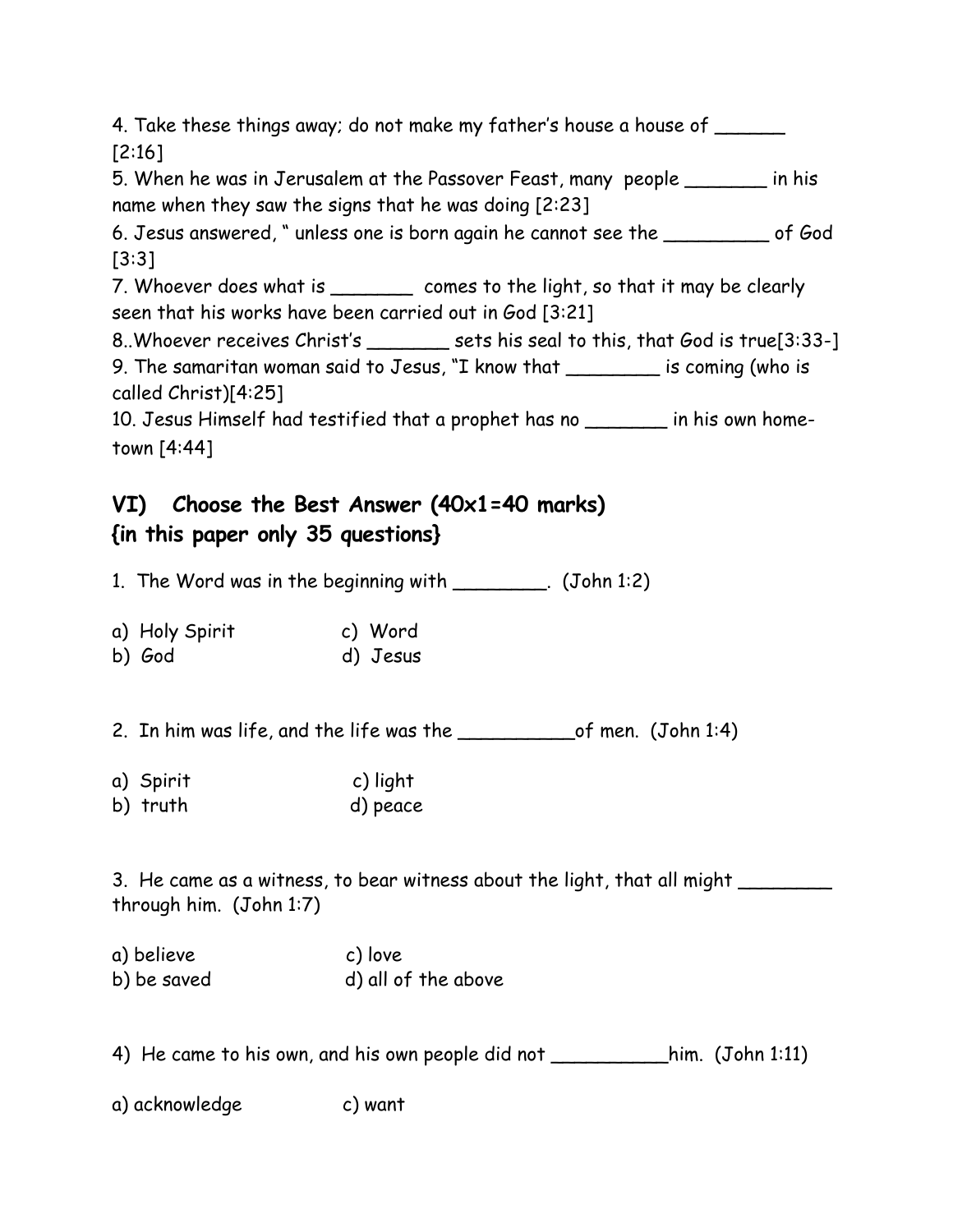b) know d) receive

5) But to all who did receive him, who believed in his name, he gave the right to become the \_\_\_\_\_\_\_\_\_\_\_\_\_\_ of God. (John 1:12)

a) angels c) people b) tribe d) children

6) The Word became \_\_\_\_\_\_\_\_\_\_\_\_\_\_\_ and dwelt among us, and we have seen his glory …….(John 1:14)

a) truth c) light b) flesh d) love

7) ……….and we have seen his glory, glory as of the only Son from the Father, full of \_\_\_\_\_\_\_ (John 1:14)

| a) light and truth | c) grace and truth |
|--------------------|--------------------|
| b) grace and light | d) love and grace  |

8) For from his fullness we have all received, \_\_\_\_\_\_\_\_\_\_\_\_\_\_\_(John 1:16)

| a) truth upon light | c) grace upon grace |
|---------------------|---------------------|
| b) light upon grace | d) peace upon grace |

9) For the law was given through Moses; \_\_\_\_\_\_\_\_\_\_\_\_\_\_\_\_came through Jesus Christ. (John 1:17)

| a) love and peace  | c) grace and truth |
|--------------------|--------------------|
| b) light and truth | d) love and truth  |

|                                  | 10) He said, "I am the voice of one crying out in the wilderness, 'Make straight the |
|----------------------------------|--------------------------------------------------------------------------------------|
| way of the Lord', as the prophet | . said." (John 1:23)                                                                 |

a) Joel c) Jeremiah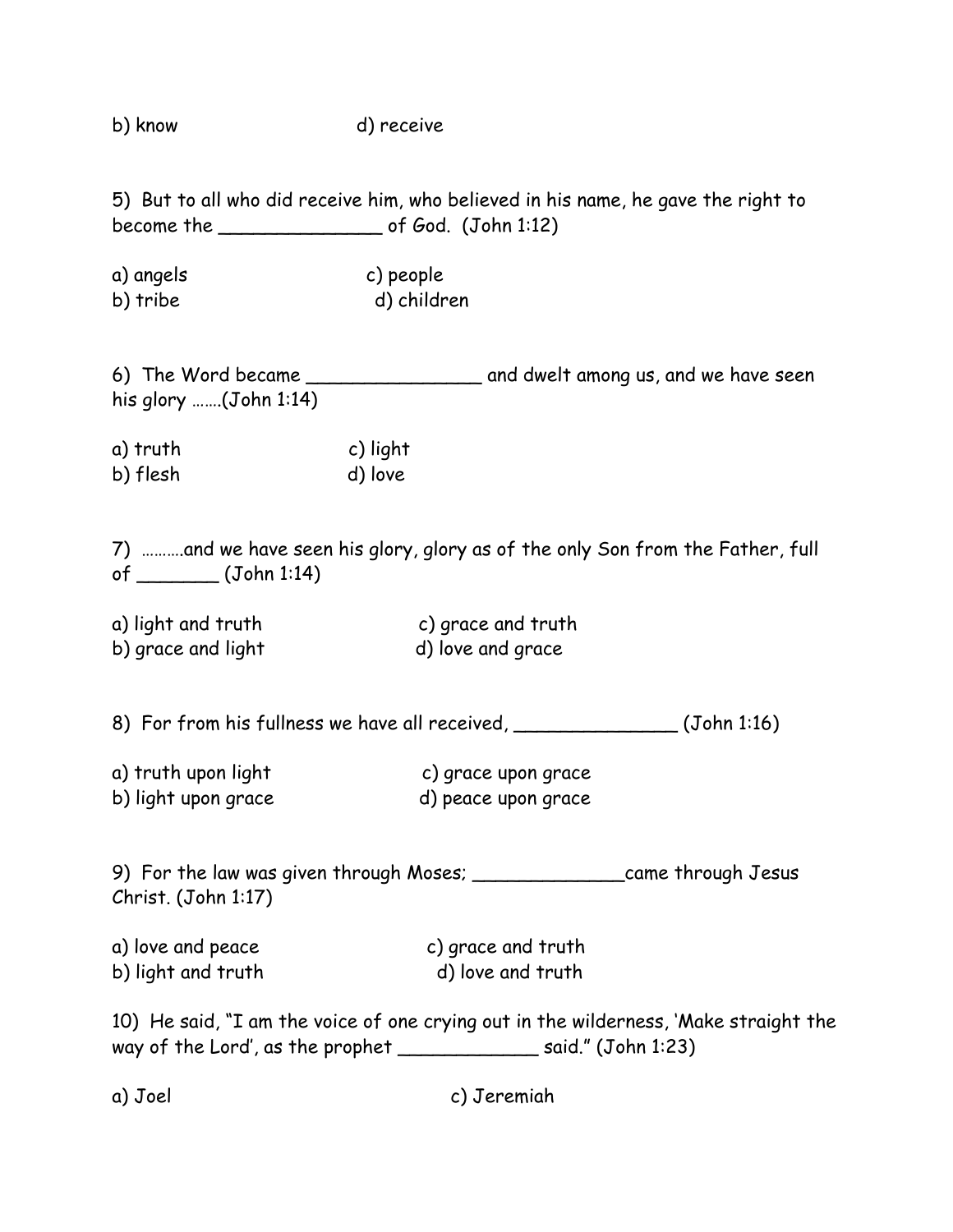b) Ezekiel d) Isaiah

11) John bore witness: "I saw the Spirit descend from \_\_\_\_\_\_\_\_\_\_\_\_ like a dove and it remained on him." (John 1:32)

a) God c) above b) Heaven d) all of the above

12) \_\_\_\_\_\_\_\_\_\_\_\_ found his own brother Simon, and said to him, "We have found the Messiah." (John 1:41)

a) Phillip c) Nathanael b) Andrew d) None of the above

13) Jesus looked at him and said, "You are Simon, son of John, you shall be called  $(John 1:42)$ 

| a) Cephas | c) Both a) and b)    |
|-----------|----------------------|
| b) Andrew | d) None of the above |

14) Phillip found Nathanael and said to him, "We have found him of whom \_\_\_\_\_\_\_\_\_\_\_\_\_ in the law and the prophets wrote, Jesus of Nazareth, son of Joseph". (John 1:45)

a) Isaiah c) Moses b) Joshua d) Jeremiah

15) Nathanael said to Phillip, "Can anything good come out of \_\_\_\_\_\_\_\_\_\_\_". (John 1:46)

| a) Nazareth | c) Galilee |
|-------------|------------|
| b) Israel   | d) Bethany |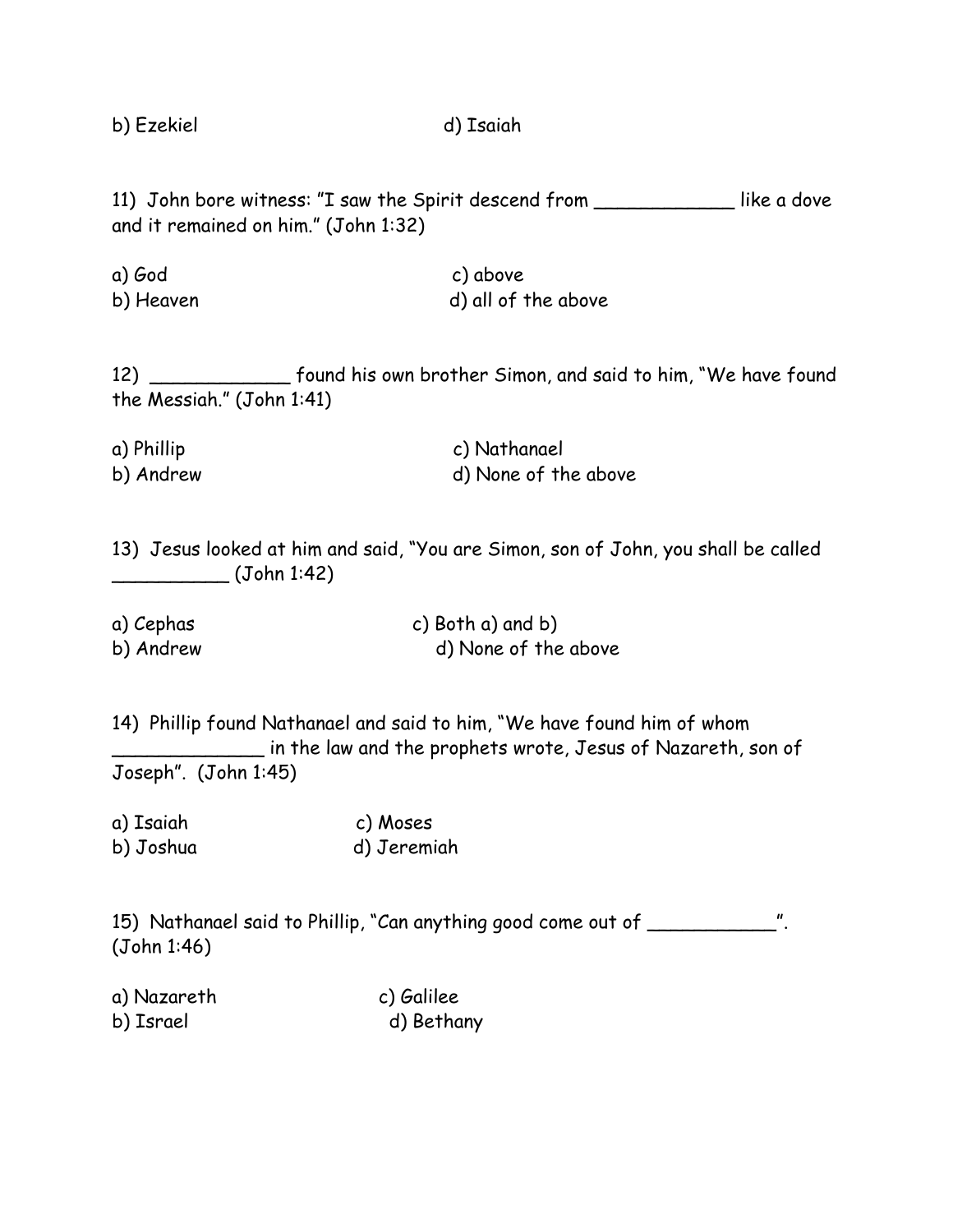16) Jesus answered Nathanael, "Before Phillip called you, when you were under the \_\_\_\_\_\_\_ tree, I saw you". (John 1:48)

a) fig c) palm b) sycamore d) dates

17) "Truly, truly I saw to you, you will see heaven opened and the \_\_\_\_\_\_\_\_\_\_\_\_\_\_ ascending and descending on the Son of Man". (John 1:51)

| a) Holy Spirit | c) love of God   |
|----------------|------------------|
| b) dove of God | d) angels of God |

18) Now there were \_\_\_\_\_\_\_\_ stone jars there for Jewish rites of purification. (John 2:6)

| a) 4 | c)5     |
|------|---------|
| b) 8 | $d$ ) 6 |

19) When the master of the feast tasted water now become wine, and did not know where it came from, he called the \_\_\_\_\_\_\_\_\_\_\_\_\_. (John 2:9)

| a) bride               | c) bridegroom        |
|------------------------|----------------------|
| b) father of the bride | d) None of the above |

20) Jesus told those who sold pigeons, "Take these things away; do not make my Father's house a house of \_\_\_\_\_\_\_\_\_\_\_\_\_\_". (John 2:16)

| a) gamblers | c) robber |
|-------------|-----------|
| b) sinners  | d) trade  |

21) The Jews then said, "It has taken \_\_\_\_\_\_\_\_\_\_\_\_ years to build this temple and you will raise it up in \_\_\_\_\_\_\_\_\_\_\_ days?" (John 2:20)

a) 48; 3 c) 46; 4 b) 46; 3 d) 48; 4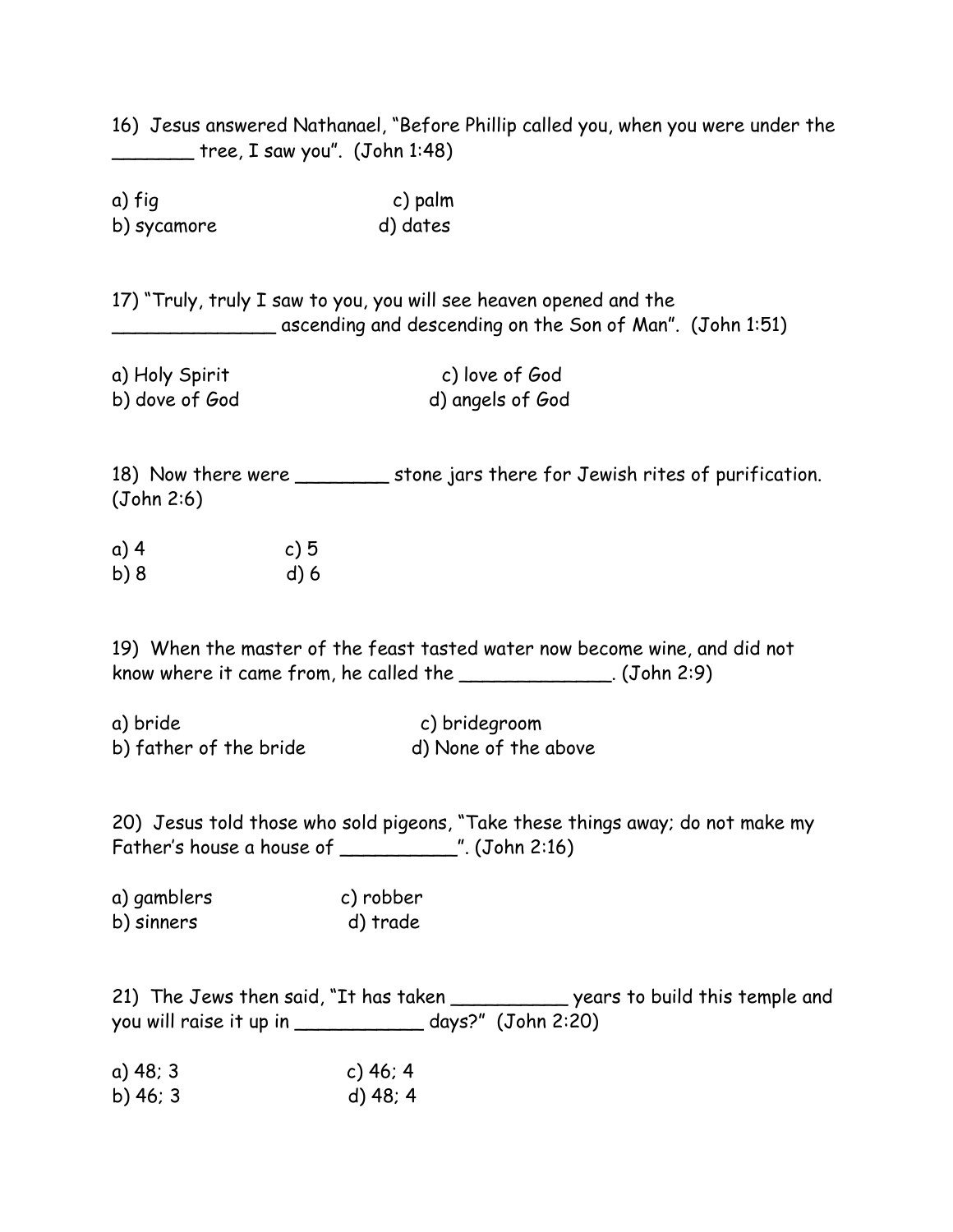22) Now there was a man named Nicodemus who was a \_\_\_\_\_\_\_\_\_\_\_\_\_\_\_. (John 3:1)

| a) Pharisee          | c) both $a)$ and $b)$ |
|----------------------|-----------------------|
| b) ruler of the Jews | d) None of the above  |

23) "As Moses lifted up the \_\_\_\_\_\_\_\_\_\_\_\_\_\_in the wilderness, so must the Son of Man be lifted up." (John 3:14)

| a) serpent | c) tablets           |
|------------|----------------------|
| b) staff   | d) None of the above |

24) And this is the judgement; the light has come into the world, and the people loved the darkness rather than the light because their works were \_\_\_\_\_\_\_\_\_\_\_\_. (John 3:19)

a) true c) good b) pleasing to God d) evil

25) For he whom God has sent utters the words of God, for he gives the \_\_\_\_\_\_\_\_\_\_\_\_ without measure. (John 3:34)

| a) abundant life | c) living water     |
|------------------|---------------------|
| b) Spirit        | d) all of the above |

26) Whoever believes in the Son has eternal life; whoever does not obey the Son shall not see life, but the \_\_\_\_\_\_\_\_\_\_\_\_\_\_\_\_ of God remains on him. (John 3:36)

| a) glory | c) wrath |
|----------|----------|
| b) grace | d) curse |

27) Jesus wearied as he was from his journey, was sitting beside the well about the \_\_\_\_\_\_\_ (John 4:6)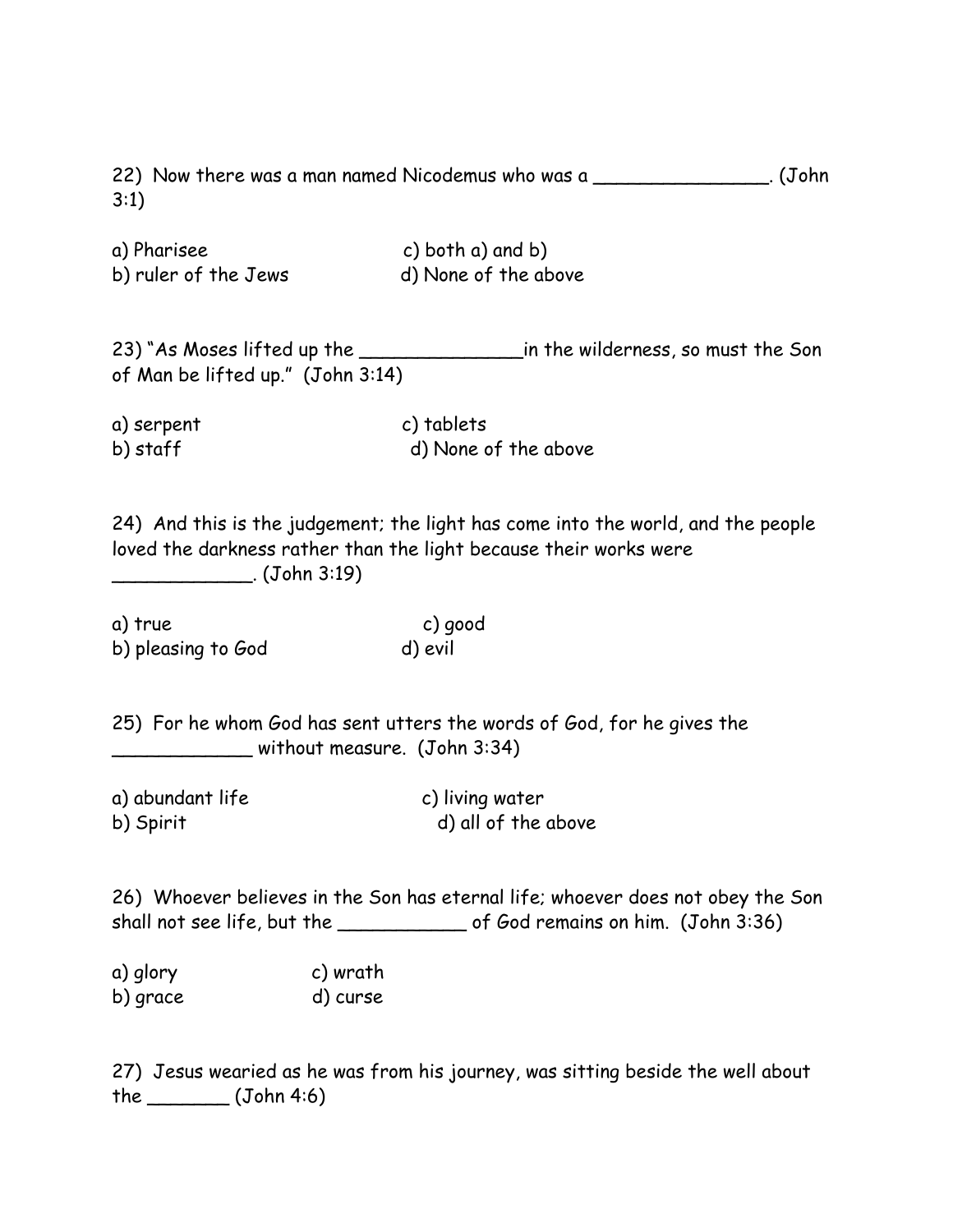a) sixth hour<br>
b) sounth hour<br>
h) sounth hour b) seventh hour d) fifth hour

28) Jesus answered her, "If you knew the gift of God, and who it is that is saying to you, 'Give me a drink', you would have asked him, and he would have given you \_\_\_\_\_\_\_\_\_\_\_\_ ". (John 4:10)

| a) everlasting life | c) perfect peace |
|---------------------|------------------|
| b) grace upon grace | d) living water  |

29) You worship what you do not know; we worship what we know, for salvation is from the \_\_\_\_\_\_\_\_\_\_. (John 4:22)

a) Gentiles c) Romans b) Jews d) Greeks

30) God is spirit, and those who worship him must worship in \_\_\_\_\_\_\_\_\_\_\_\_\_\_. ( John 4:24)

a) spirit and power c) spirit and truth<br>b) power and praise d) a closed room b) power and praise

31) Jesus said to the disciples, "My food is to the will of him who sent me and to \_\_\_\_\_\_\_\_\_\_\_. (John 4:34)

| a) save the people     | c) give eternal life |
|------------------------|----------------------|
| b) accomplish his work | d) none of the above |

32) So when the Samaritans came to him, they asked him to stay with them, and he stayed there \_\_\_\_\_\_\_\_\_\_\_\_\_ days. (John 4:40)

a) 3 c) 2 b) 4 d) 5